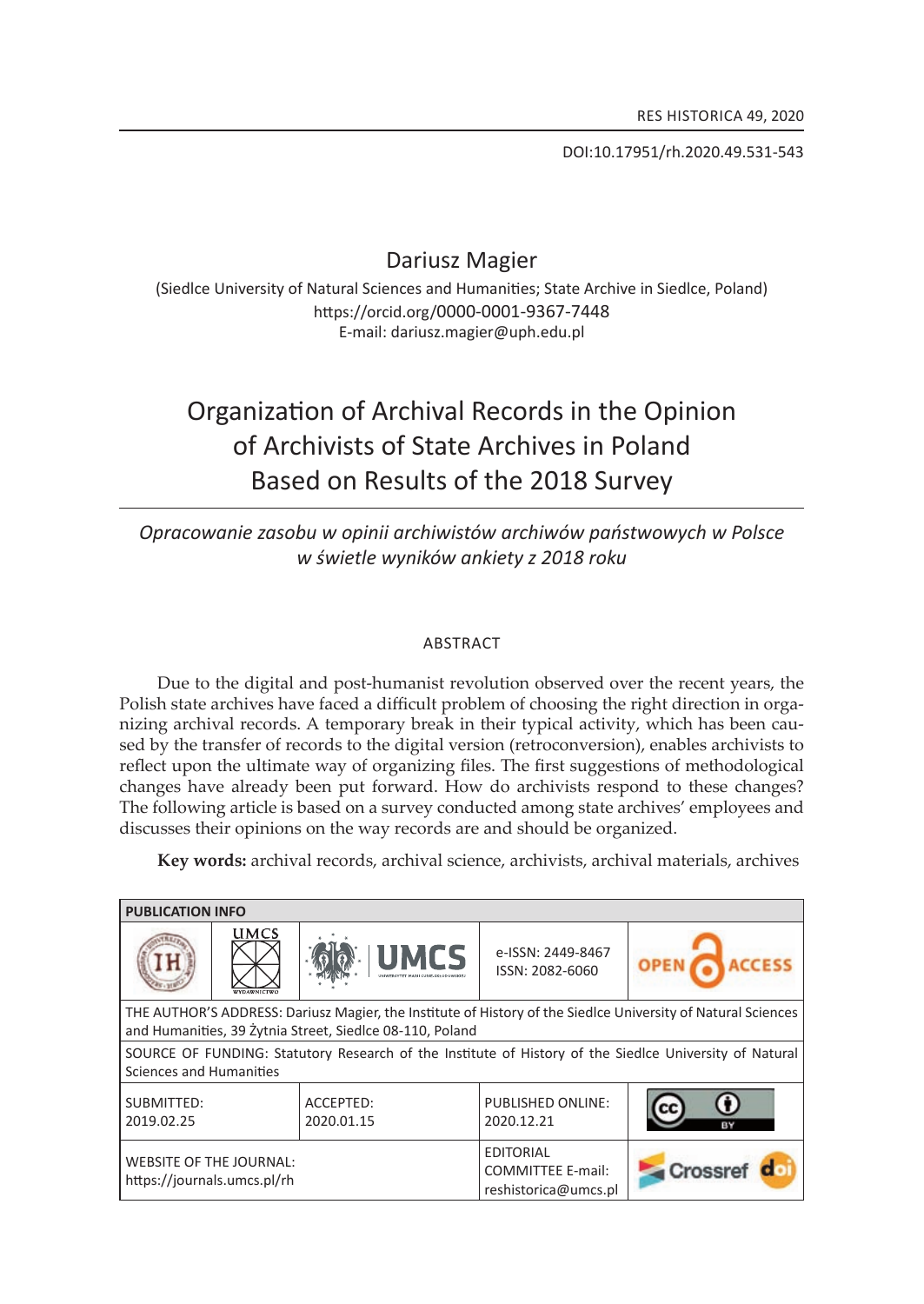state archives – undergoing the shift in the domain of their activity resultant from the technological (digital) and cultural (post-humanist turn) revolutions – are facing a difficult choice as to the course of action in the organization of archival records. The hiatus in that task, forced by the retroconversion activity prompts questions of what that organization should be when the transfer of archival records to digital environment is complete. The early methodological proposals have already seen the light of day. An intriguing question, however, appears to be that about the opinions about those changes among archivists. The paper is intended as an attempt to present the attitude of the employees of State Archives towards the organization of archival records, the effort that used to define one as an archivist. as the basis for our observation we used the internet survey 'Opracowanie w archiwach państwowych AD 2018' ['Organisation in State Archives 2018 AD'], that I was able to conduct using the website www.survio.com in the period between 20 July and 17 september 2018 (over a period of 60 days)<sup>1</sup>. The survey was completed by 210 workers of State Archives, that is 13.5% of the total of employees as of the end of 2017<sup>2</sup>, and it thus constitutes a representative sample for statistical evaluation.

The first piece of information provided by the survey is that only just under 40% of employees of State Archives deals with compilation of records. It cannot be a surprise for anyone who has dealt with the organizational structure of archives. however, before we go on to scrutinize other results of the survey, a presentation is due to the retroconversion program<sup>3</sup>.

The average annual level of organizing records in all branches of State archives in Poland in the period of 2010–2014 remained at the level of slightly above 156 thousand archival units (a.u.), amounting to five thousand a.u. on average for a single archive (including AGAD, AAN, and NAC). The record-breaking year of 2014 saw the processing of 220 thousand a.u. starting from 2015, the number of files processed annually plummeted. as can be read in the report issued by the General Director of

<sup>1</sup> D. Magier, *Wyniki ankiety 'Opracowanie w archiwach państwowych AD 2018'*, http:// archiwozofia.com/single-post/2019/07/17/Wyniki-ankiety-opracowanie-w-archiwachpa%C5%84stwowych-AD-2018 [accessed on: 16 I 2019].

<sup>2</sup>*Sprawozdanie z działalności Naczelnego Dyrektora Archiwów Państwowych oraz archiwów państwowych w 2017 r.* [hereinafter: *Sprawozdanie 2017*], p. 83, https://www.archiwa.gov.pl/ files/sPrawOzdanie\_2017.PdF [accessed on: 26 i 2019].

<sup>&</sup>lt;sup>3</sup> 'Na zastopowanie opracowania [...] wpłynęło przesunięcie sił na realizację priorytetu retrokonwersji pomocy archiwalnych. wiele archiwów zawiesiło prowadzone prace z tego zakresu i nie podejmowało prac przy kolejnych zespołach archiwalnych' ['the pause in compiling […] resulted from the transfer of workforce to the priority activity of retroconversion of archival aids. Many archives suspended the undergoing works in that domain and did not undertake tasks on subsequent archival fonds']. *Ibidem*, p. 12.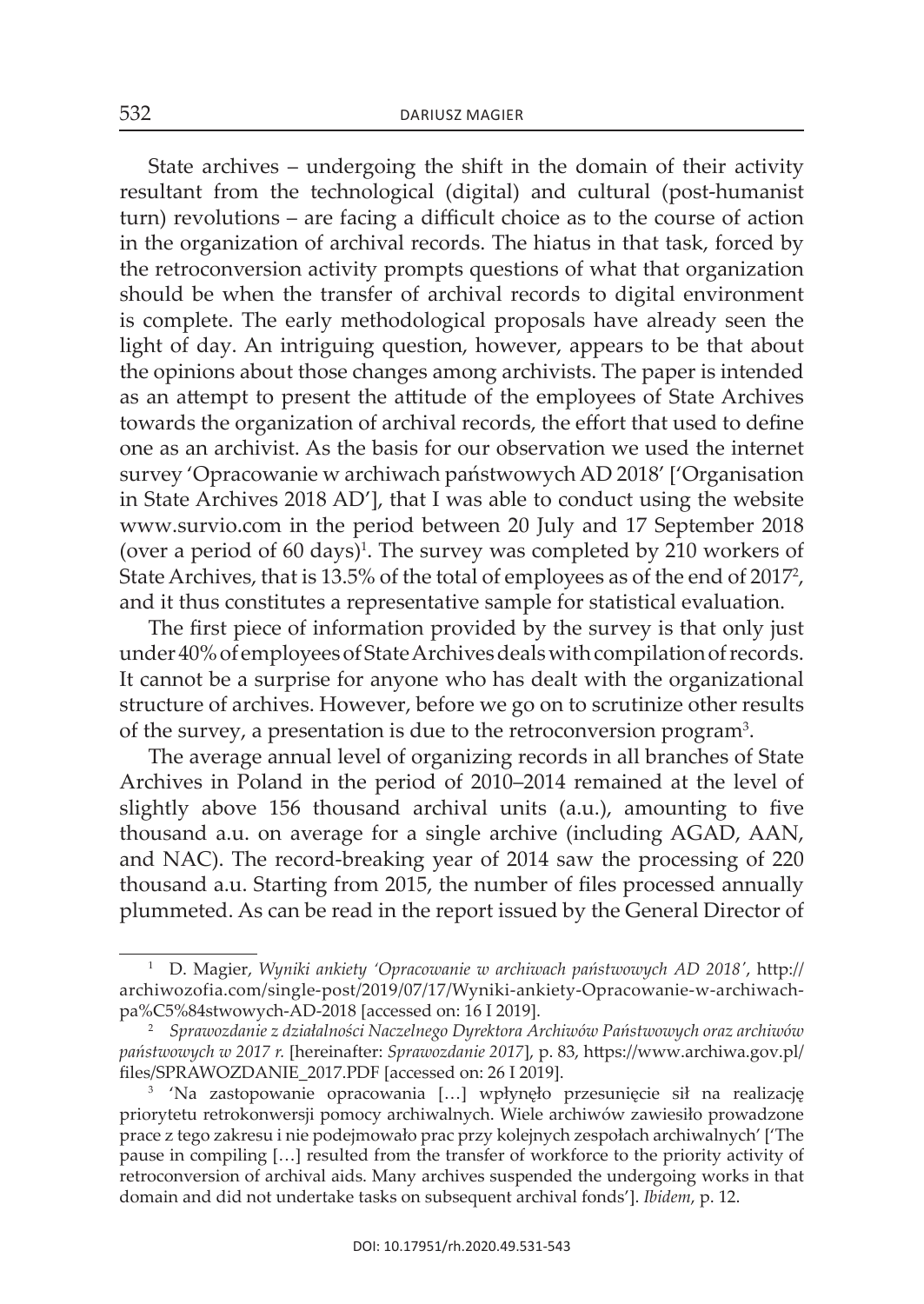State Archives, these works include only the execution of plans developed and prepared 'several years before, particularly in the case of large archival fonds<sup>'4</sup>. The low point in the amount of processed records was reached in 2017, when it fell by ca. 36% year to year $^5\!$ .



Diagram 1. Processing of archival fonds in the State Archives in the period of 2010–2017 (in a.u.).

source: sprawozdania z działalności archiwów państwowych, following: https://www. archiwa.gov.pl/pl/o-nas/naczelna-dyrekcja-archiwów-państwowych/sprawozdania [accessed on: 16 i 2020].

The decreasing rate of processed fonds was, of course, an intended goal. Both *Strategia archiwów państwowych na lata 2010–2020* [*State Archives' Strategy 2010–2020*] adopted by the General Director of State Archives, Sławomir Radoń, on 23 December 2010<sup>6</sup>, and the activity of subsequent

<sup>5</sup>*Ibidem*, p. 12.

<sup>4</sup>'kryteria wyboru zespołów do opracowania stanowią najczęściej: zainteresowanie użytkowników, stan ewidencji, a ostatnio także projekty digitalizacji. zjawiskiem spotykanym jest też opracowywanie zespołów, zwłaszcza niedużych, nie ujętych w planach, jeśli zostały one przejęte bez ewidencji lub wyłączone z innych materiałów w trakcie ich porządkowania i klasyfikowania. zmienia się nieznacznie struktura i tematyka opracowywanego zasobu. największy odsetek, podobnie jak w strukturze całego zasobu archiwów państwowych, stanowi dokumentacja aktowa' ['Fonds selection criteria for processing usually include: the interest displayed by users, the state of evidence, and recently also the digitalization projects. another encountered phenomenon is that of processing of fonds, particularly minor ones, omitted in the plans, if they were taken over without evidence or excluded from other records during their organization and classification. the structure and subject matter of the processed fond has been changing ever so slightly, too. The greatest fraction, much like in the structure of the entire fond of national archives is constituted by documentation files']. *Ibidem*, p. 10.

<sup>&</sup>lt;sup>6</sup> 'W sposób zamierzony pominięto problematykę związaną z opracowaniem materiałów archiwalnych. w związku z obecnym stanem faktycznym środków ewidencyjnych – zostało ono w znacznym stopniu ograniczone na rzecz uzupełnienia i korekty ewidencji zasobu archiwów państwowych' ['the issues related to the processing of archival fonds were deliberately omitted. Due to the current state of affairs with evidential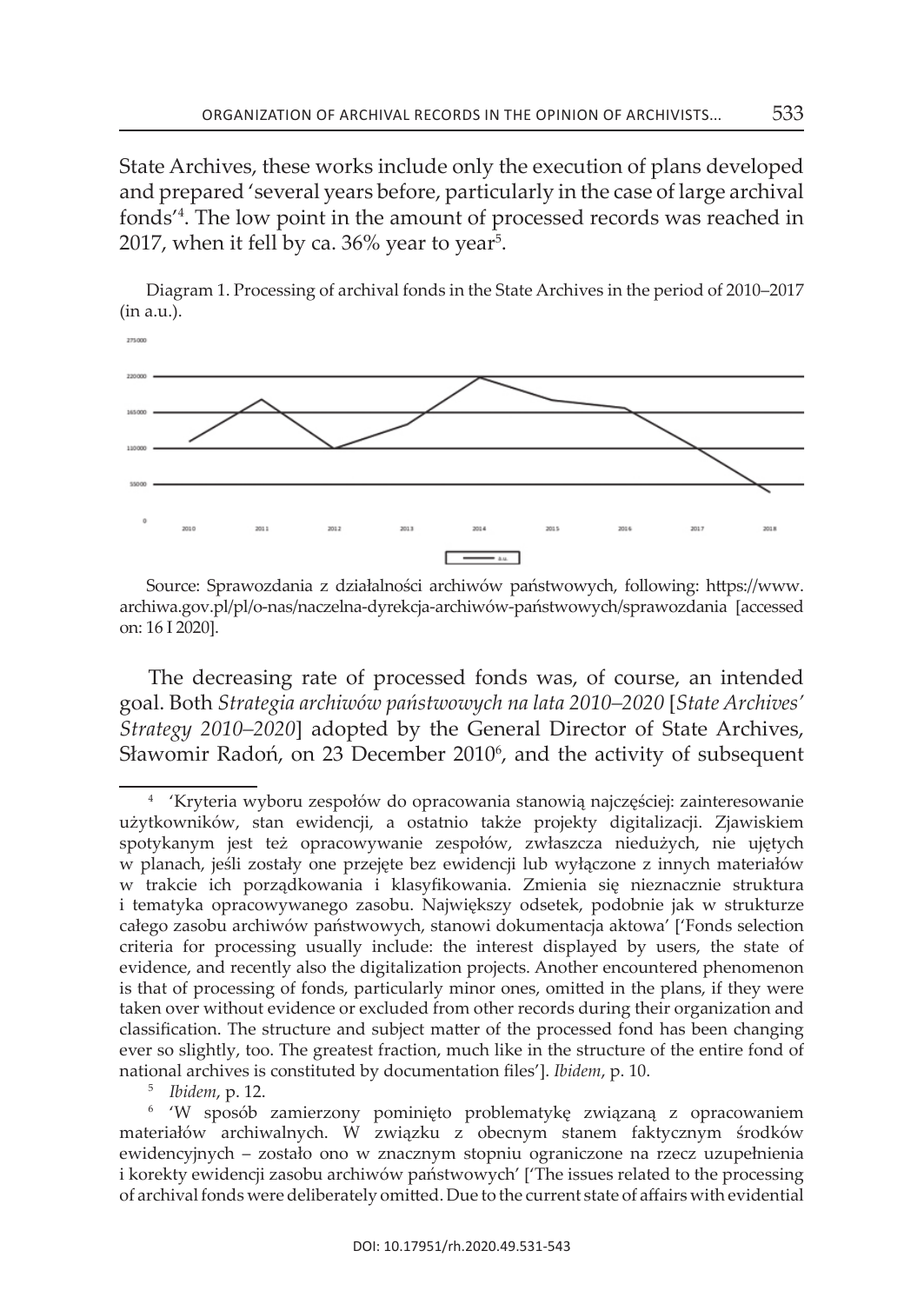Directors either omitted the activity or regarded it as of the secondary importance<sup>7</sup>. Therefore, the reports of activity of State Archives in 2018 brought information of continuing decrease in the number of archival records processed as compared to the previous years<sup>8</sup>. This way, there was a shift in the balance of the basic activity within the operation of state Archives, defined in Article 23 of the Act on National Archive Resource<sup>9</sup>. obviously, it was only possible owing to the adoption of the principle that the rudimentary set of elements of an archival description found in the evidence of a unit is sufficient to provide access thereto. what more could one wish for in the times when providing access to records has become the main duty of archives? Hence, the questions started to arise of the

<sup>8</sup> Already the 2017 report featured an explanation, according to which: 'przy okazji retrokonwersji pomocy archiwalnych podejmowano w koniecznych przypadkach prace uzupełniające w zakresie opracowania, mające jednak wycinkowy charakter. Były to np. korekty oznaczeń rodzajów materialnych – stąd zmiany w rozmiarach różnych rodzajów materiałów archiwalnych. […] Jednocześnie inwentaryzowano materiały archiwalne w ramach prac wynikających z długoletnich planów opracowania lub potrzeb powstających w trakcie roku sprawozdawczego' ['due to the retroconversion of archival aids, in the necessary cases complementary works of compiling were undertaken, though only of partial character. these included corrections to the labelling of material types – hence the changes in the sizes of various types of archival records. […] Concurrently, archival fonds were catalogued within the framework of long-term organization plans or the needs arising during the reported year']; *Sprawozdanie 2017*, p. 13; in 2018, the number of processed archival records increased by a mere 43,412 a.u., thus reporting a 60% decrease compared with 2017, *Sprawozdanie z działalności Naczelnego Dyrektora Archiwów Państwowych oraz archiwów państwowych w 2018 r.* [hereinafter: *Sprawozdanie 2018*], https:// www.archiwa.gov.pl/files/SPRAWOZDANIE\_2018\_.pdf [accessed on: 16 I 2020].

<sup>9</sup> 'Działalność archiwalna obejmuje gromadzenie, ewidencjonowanie, przechowywanie, opracowanie, zabezpieczenie i udostępnianie materiałów archiwalnych oraz prowadzenie działalności informacyjnej' ['Archival activity includes the collection, recording, storing, compilation, securing and providing access, as well as performing informative actions']. *Obwieszczenie Marszałka Sejmu Rzeczypospolitej Polskiej z dnia 11 stycznia 2018 r. w sprawie ogłoszenia jednolitego tekstu ustawy o narodowym zasobie archiwalnym i archiwach*, 'Dziennik Ustaw Rzeczypospolitej Polski' 2018, no. 217, art. 23.

sources – it was largely limited in favor of complementing and correcting the evidence of fonds of state archives'], *Strategia archiwów państwowych na lata 2010–2020*; p. 4, https:// www.archiwa.gov.pl/images/docs/strategia\_archiww\_pastwowych\_na\_lata\_2010\_2020. pdf [accessed on: 26 i 2019].

<sup>7</sup> W. stępniak, *Koncepcje działania na stanowisku Naczelnego Dyrektora Archiwów Państwowych oraz metody jej realizacji*, 'archeion' 2011, 112, pp. 347*–*357; idem, *Najważniejsze zmiany w kierunku działalności archiwów państwowych w latach 2011–2013*, 'archeion' 2013, 114, pp. 23–36; W. Woźniak, *Koncepcja działania na stanowisku Naczelnego Dyrektora Archiwów Państwowych oraz metody jej realizacji*, 'archeion' 2016, 117, pp. 9–17. on the policy of the management of state archives during the last two decades, see: h. ciechanowski, *Działalność naukowa archiwów państwowych w koncepcjach Naczelnych Dyrektorów Archiwów Państwowych w XXI w. (artykuł dyskusyjny)*, 'archeion' 2018, 119, pp. 317–329.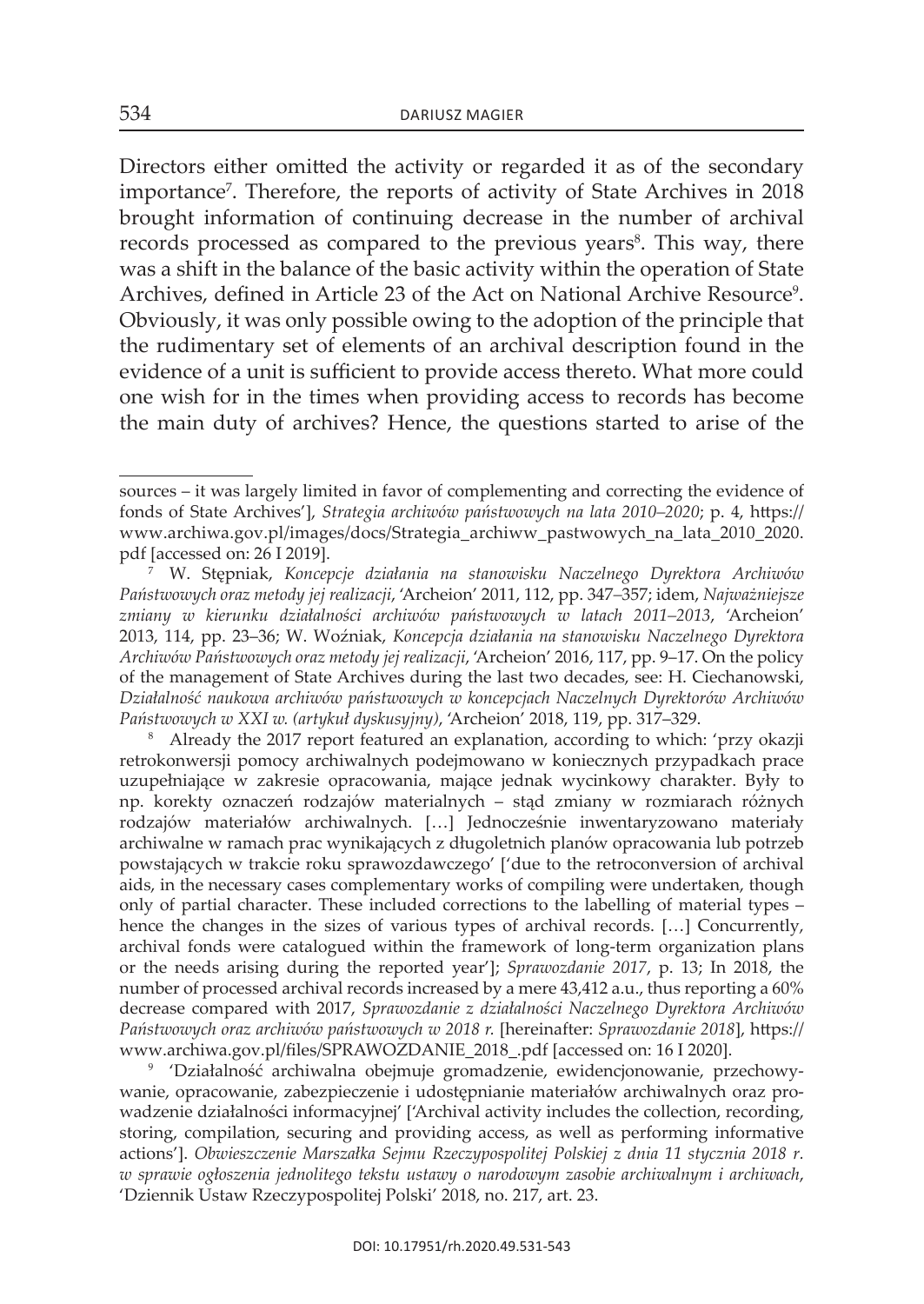relevance of classical processing, commonly regarded as difficult, lengthy, and not recognized as all that useful anymore.

There is no doubt that the crisis in compiling of archives is associated with the imbalance in archival dichotomy, i.e. the constant, and particularly increased since the mid-1990s emphasis on transforming archives into *sensu stricto* administrative units, at the obvious expense of academic activity. such a process, lasting over the last two decades, i.e. since the archivists of state archives were incorporated in the host of civil servants, was bound to introduce changes not only in the practice of archival work, but also in the awareness of the employees thereof. it was to occur particularly with the simultaneously occurring generational transition within both the managing and executive staff. It was only a matter of time before the assumptions for a project of a new Act on Archives could claim that archives 'may (sic! – author's note) compile' archival records<sup>10</sup>.

The official position of the institution in charge of the archivist service may be identified as the willingness to terminate compilation performed solely for the purposes of providing manageable data for statistics, in favor of such an effort that would result in deep archival descriptions. thus, according to that approach, the strategic objective of compilation was to meet the society's demand for information by providing in-depth archival descriptions, whereas the method of its performance was: the appropriate selection criteria for archival records to be subjected to the above process and the new tools, such as the harnessing of users' potential, document tags, automatized descriptions<sup>11</sup>. However, in practice it was quite simply limited in favor of the inventory work.

however, statistics do not favor traditionalists' calling for a return to the previous system of compiling records, as the collected data lays bare its very poor efficiency when faced with new archival acquisitions and the growth in the archival backlog. At the end of 2018, the amount of compiled archival records reached the meagre 26%, with the highest ratio of archives processed – besides  $AGAD - of 70%$  (by the State Archives in Szczecin), and the lowest 7% (by the National Archives in Kraków)<sup>12</sup>.

Now, what kind of processing are we talking about, and the design intended for whom, considering that nowadays the customers of archives tend to be virtual, unprepared for methodological reality, expecting an

<sup>&</sup>lt;sup>10</sup> Kancelaria Archiwum Państwowego w Siedlcach, Projekt założeń do projektu ustawy 'Prawo o archiwach' Naczelnej Dyrekcji Archiwów Państwowych 10.04.2018 r. (znak sprawy: Z\_ND-I-025.1.2017).

<sup>11</sup> h. staszewska, *Strategia opracowania zasobu archiwalnego w archiwach – zarys problemu*, paper delivered during Vii national conference of Polish archivists, Kielce, 21 iX 2017. 12 *Sprawozdanie 2018*, p. 10.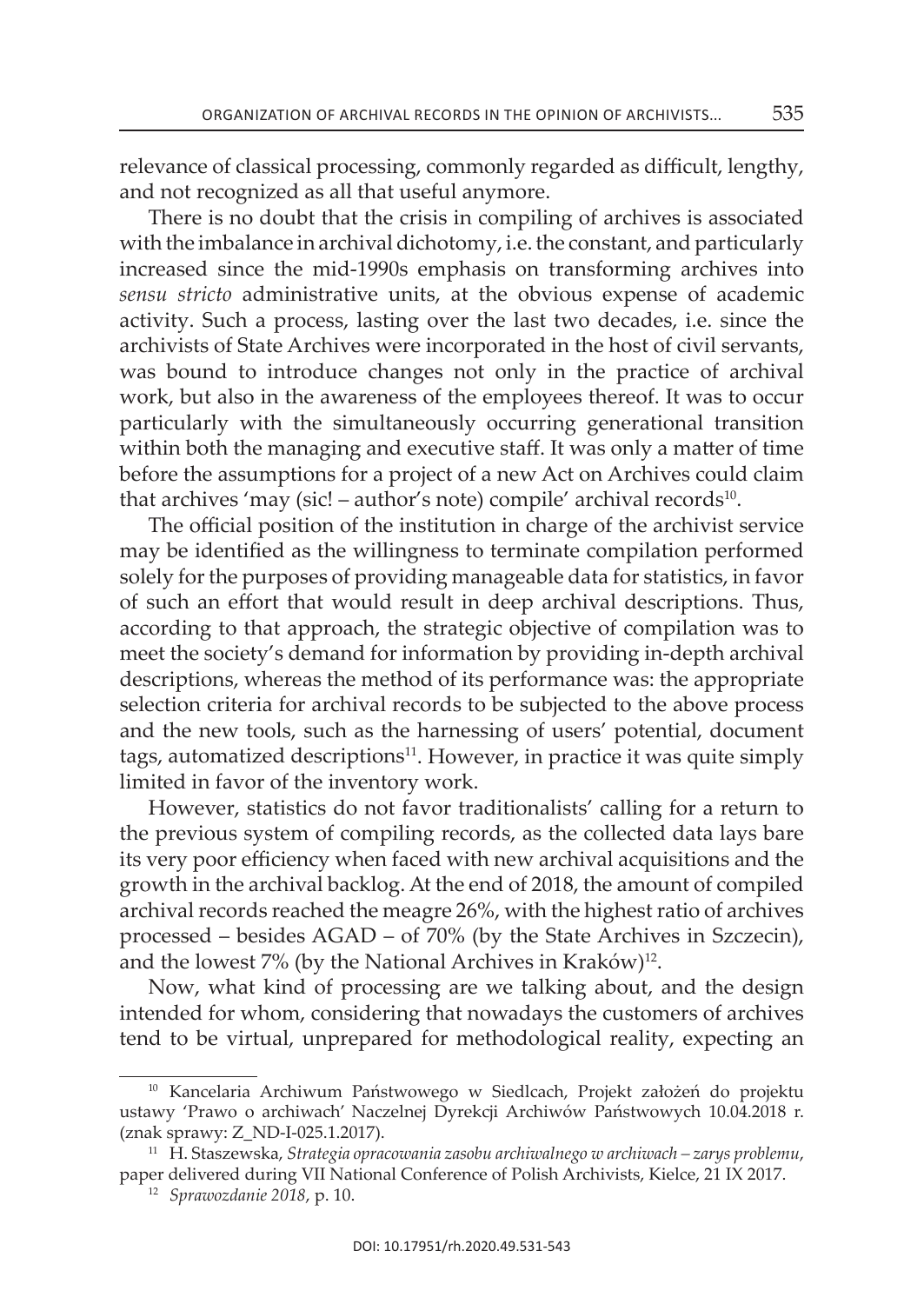instant answer, and to make matters worse, 'difficult to keep for longer?' 13. lastly, what kind of organization work could we expect from the archivist employed at the State Archives today?

among the employees dealing with the compilation of resource, only 22% declared that it was their only task. For the others, it constitutes additional work performed in the archive. Usually, they concomitantly: run queries, provide access to the resource, popularize it, supervise archives, manage storage areas, perform academic activity, carry out administrative, technical and artisanal (sic!) tasks, as well as the digitalization. it is worth mentioning here that despite theoretically realistic organizational structures of state archives, suggesting a narrow specialization of various units within it, a surprisingly numerous group of employees compiling records participates in other, at times radically divergent, archival efforts, such as: queries, providing access to fonds, digitalization, administrative tasks, storage space management, lastly technical, artisanal and administrative duties. it proves particularly striking, when dealing with the employees of the Regional Archives Centers (33%), and not satellite departments, where it tends to be the norm.





source: D. Magier, *Wyniki ankiety.*

<sup>13</sup> h. staszewska, *Strategia opracowania*.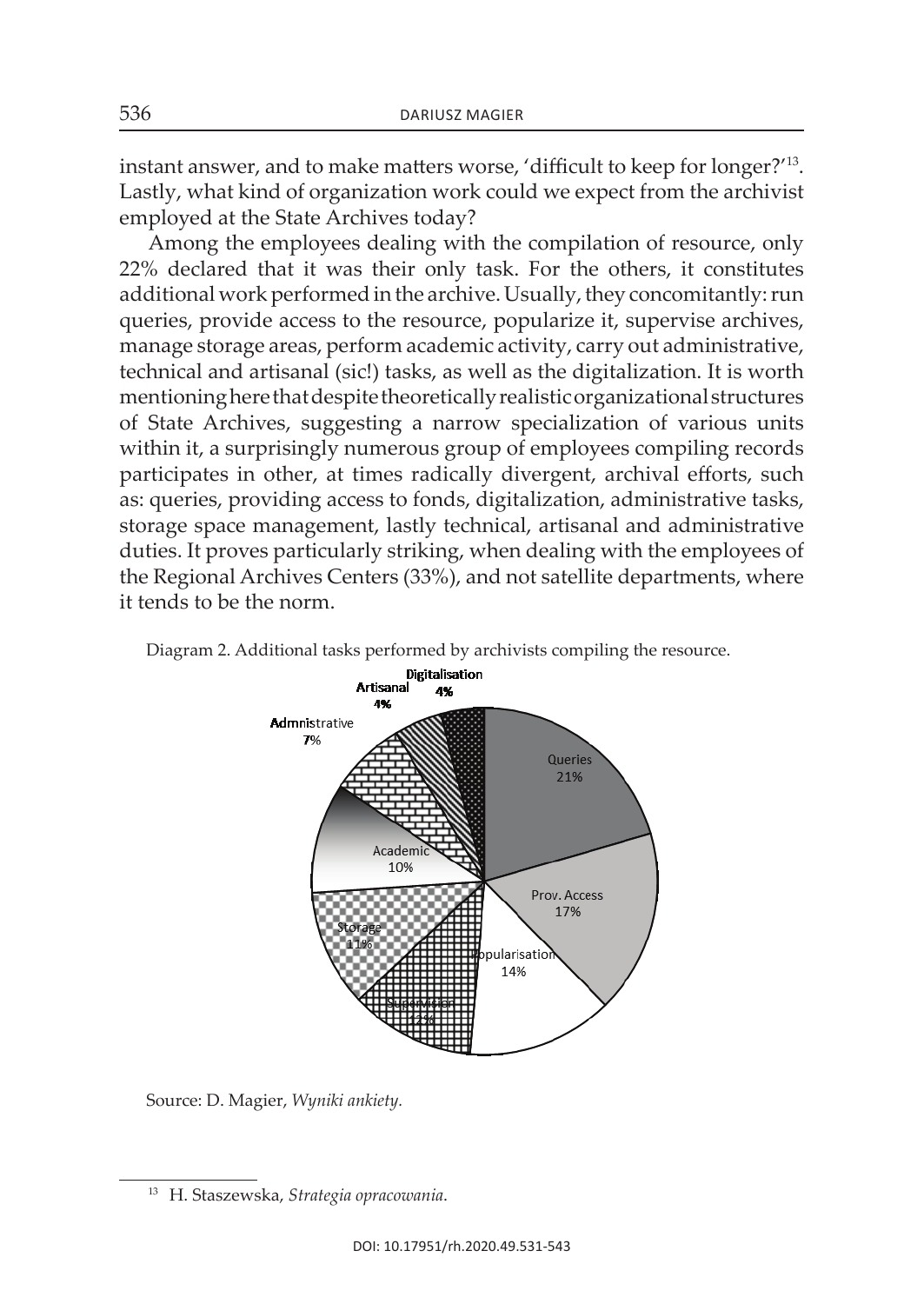It is worth bearing in mind that most employees of State Archives do not, in the least, deal with compiling. Admittedly, among those performing such tasks, experienced archivists who have completed at least six fonds comprise 56%; however, the unnerving fact is that the subsequent group is made up of young archivists, who have only processed one or two fonds. Regrettably, it falls in line with a broader trend which sees archivists leave State Archives during the first two to three years of their work to look for a place of employment better in many aspects. it seems, nevertheless, that the persons who have worked for four or five years usually remain in the archive. Regarding the compilation of archival records, it raises concerns of a generation gap and the risk of breaking the Master-Apprentice model among the staff<sup>14</sup>.

Diagram 3. Number of fonds compiled by archivists performing the task.



Source: D. Magier, *Wyniki ankiety*. source: D. Magier, *Wyniki ankiety.*

the specialisation in Archival Science, but the group also includes those who majored in Archival Studies<sup>15</sup>, who completed post-graduate archival The education level of persons compiling the source may be considered satisfactory, as over 60% of them graduated with Master's degrees, with

 $\frac{14}{14}$  On the other hand, it is quite possible that in many units of State Archives the experienced colleagues is only sought by the least numerous group of archivists (29%), by as  $100$  of archivest performing the compilation of records, a number that  $\alpha$  number that  $\alpha$ model has been inactive for a long time, considering the fact that the assistants from more others prefer to study previously processed records of the kind (40%), or read literature on archive studies (31%).

major, indicating their work experience as over 11 years, a fact that seems implausible, <sup>15</sup> A large number of surveyed persons declare having graduated from Archival Science in light of the fact that the first independent course of Master studies 'Archival Science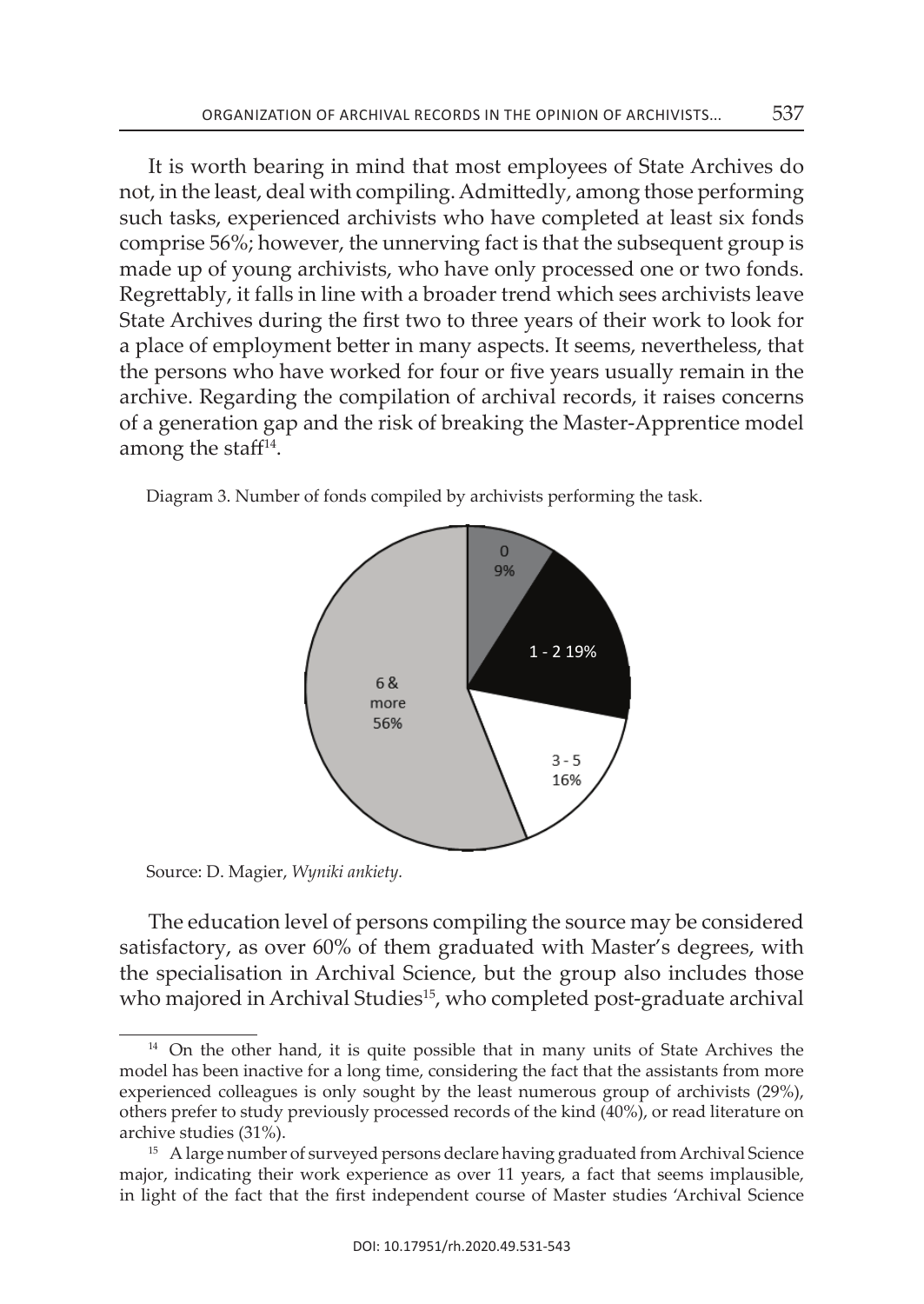and courses in the field. On the other hand, a complete lack of educational background was declared by as many as 10% of archives' employees performing the compilation of records, a number that should be seen as rather high, considering the type of performed duties.

Diagram 4. Education level among archivists compiling the resource.



source: D. Magier, *Wyniki ankiety.*

performing other tasks. It is considered to be one of several duties of unimportant. The order of the respective answers is similar among the first two answers is much more balanced; a testament to the respect they of several duties of experiments of experiments of employees, whereas as the heart and soul of experiments and soul of experiments and soul of experiments and soul of experiments and soul of experiments and soul of experim compiling, despite being in the recent years a less emphasized task, continues to be seen as a vital duty for State Archives, even by employees equal importance by 64% of employees, whereas as the heart and soul of archivist's work by 33% of them, with only 3% regarding the activity as archivists performing compilation work, though the ratio between the feel for their own work.

studies on the creator of the fond, as well as the recognition of fond identity of the documents; however, they also point to such problematic stages of fond, formation of archival units. Importantly, the same level of difficulty as the formation of a.u. was indicated for the procedure of evaluating the As the greatest difficulty when compiling the archivists see the initial compilation as: providing the structure, writing the introduction to the

and Management of Documentation' was established in Nicolaus Copernicus University in toruń, in the academic year of 2006/2007. in all likelihood, what they meant was a specialization in Archival Studies; therefore, I included such answers in that category.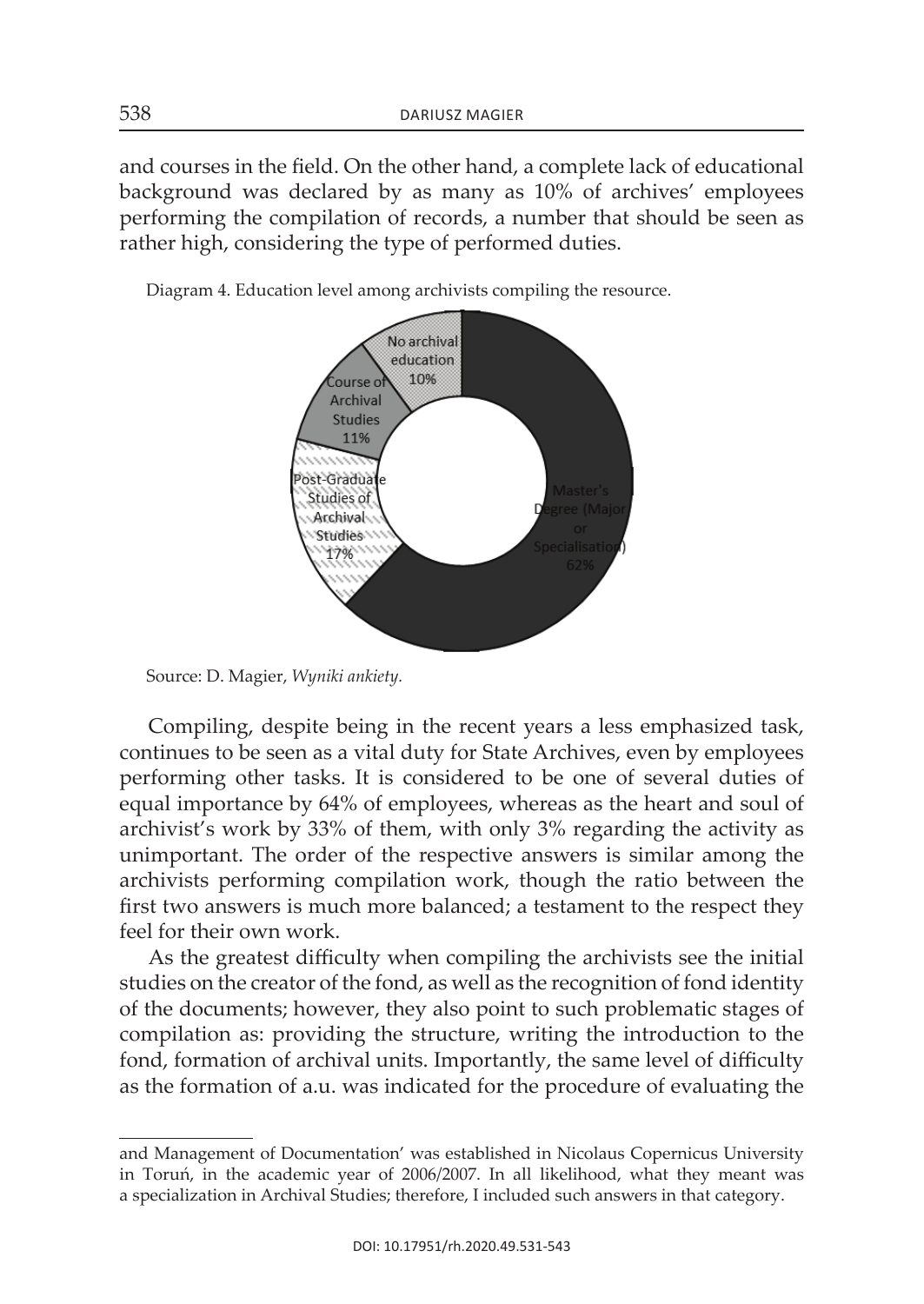

Diagram 5. The significance of compiling work according to workers who perform the task.

Source: D. Magier, *Wyniki ankiety*. source: D. Magier, *Wyniki ankiety.*

fond as processed<sup>16</sup>. On the other hand, there were also those who saw the difficulty of compilation in the rather mechanical activities, such as organizing folders and taking the inventory.

The methods of compiling archival fonds have been in the center of discussion among archivists performing the compilation tasks on archival records. the methodological guidelines emerging in the recent years usually provided guidelines and complaints in equal measure. The common practice of criticizing the simplified methods of compilation<sup>17</sup>, introduced on 1 January 2003, indicated that the archive world took notice of the fact that these constituted a mere experiment aimed at reporting statistical – but not qualitative – results, whereas the conclusions drawn pointed to 'the lack of state-of-the art, uniform, up-to-date and coherent methodological regulations, based on international norms and standards' 18.

<sup>&</sup>lt;sup>16</sup> With much certainty, it can be declared that the respondents thought about the old regulations pertaining to assessment of fonds as processed, not the new one, introduced (shortly before survey was carried out) by force of: *Zarządzenie nr 8 NDAP z 30.01.2018 r. w sprawie inwentaryzacji materiałów archiwalnych oraz sporządzania i zatwierdzania elektronicznych inwentarzy archiwalnych dla zespołów (zbiorów) w archiwach państwowych*, https://www.archiwa. gov.pl/files/zarzadzenia\_NDAP/zarz8\_2018.pdf [accessed on: 26 I 2019].

<sup>17</sup> *Decyzja nr 20 NDAP z 10.12.2002 r. w sprawie wprowadzenia wskazówek metodycznych dotyczących uproszczonego opracowania zasobu archiwalnego przechowywanego w archiwach państwowych*, https://www.archiwa.gov.pl/images/docs/akty\_normatywne/dec\_20\_2002. pdf [accessed on: 26 i 2019].

<sup>18</sup> h. staszewska, *Uproszczone metody opracowania w archiwach państwowych – eksperyment metodyczny czy statystyczny*, http://adacta.archiwa.net/file/2010torun/Hs\_upMetody.pdf [accessed on: 26 i 2019].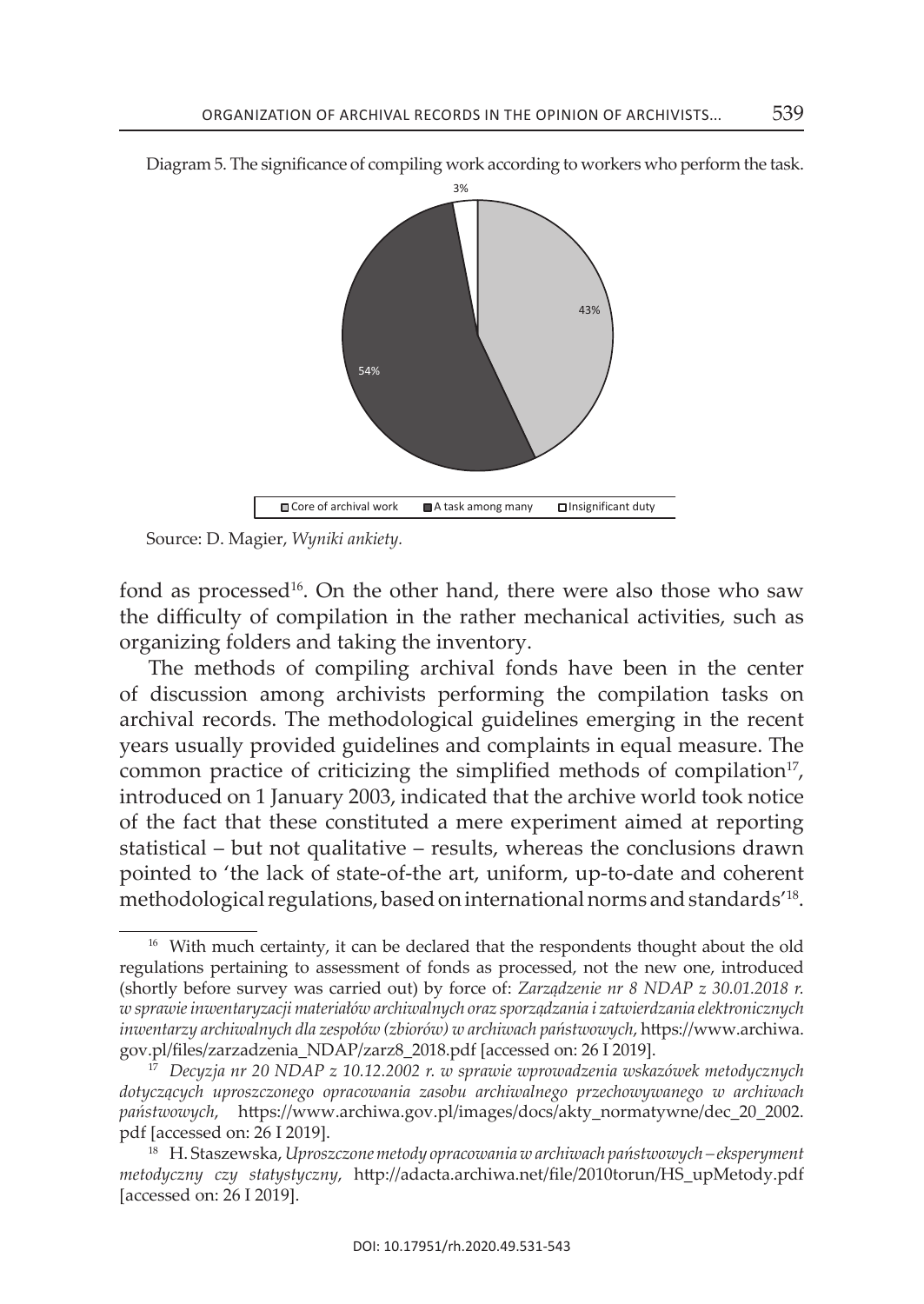On the other hand, the implementation of those announcements by way of organizing the methodological regulations and adjusting them to the technological and social realities has not been unreservedly accepted by archivists. The change of several key methodological regulations at the outset of 2018 was poorly received by persons compiling archival records. The question remains whether it is the result of an opinion formed through actual application of those regulations in archival practice (highly unlikely, as the process of organizing the resource was at the time put on hold), or of people's general unwillingness to change. The latter seems to be the case, as indicated by a very large number of 'No opinion' answers to the question: 'How do you evaluate the direction of the changes recently introduced to methodological guidelines?'.

Diagram 6. Methodological changes introduced in 2018, as evaluated by archivists employed at the State Archives (%).



source: D. source: D. Magier, *Wyniki ankiety.*

another major reform regarding the compilation duties – the operation of methodological commissions in the State Archives, was assessed as positive by a slight majority of archivists, though here, too, the large proportion (32%) of those without any opinion should draw our attention. It seems rather surprising in light of the fact that we are dealing here with people who perform compilations on a daily basis.

Despite such – seemingly rather conservative – attitudes of archivists to the methodology of their work, great majority of people performing compilation tasks does admit it is necessary to introduce procedural changes to compiling of the archival resource in the Polish State Archives. The areas which call for changes can be grouped in three main categories:

- social changes (information society, democratization of access to the resource, post-modern trends in the humanities) and technological progress,
- greater than before variety of archival sources,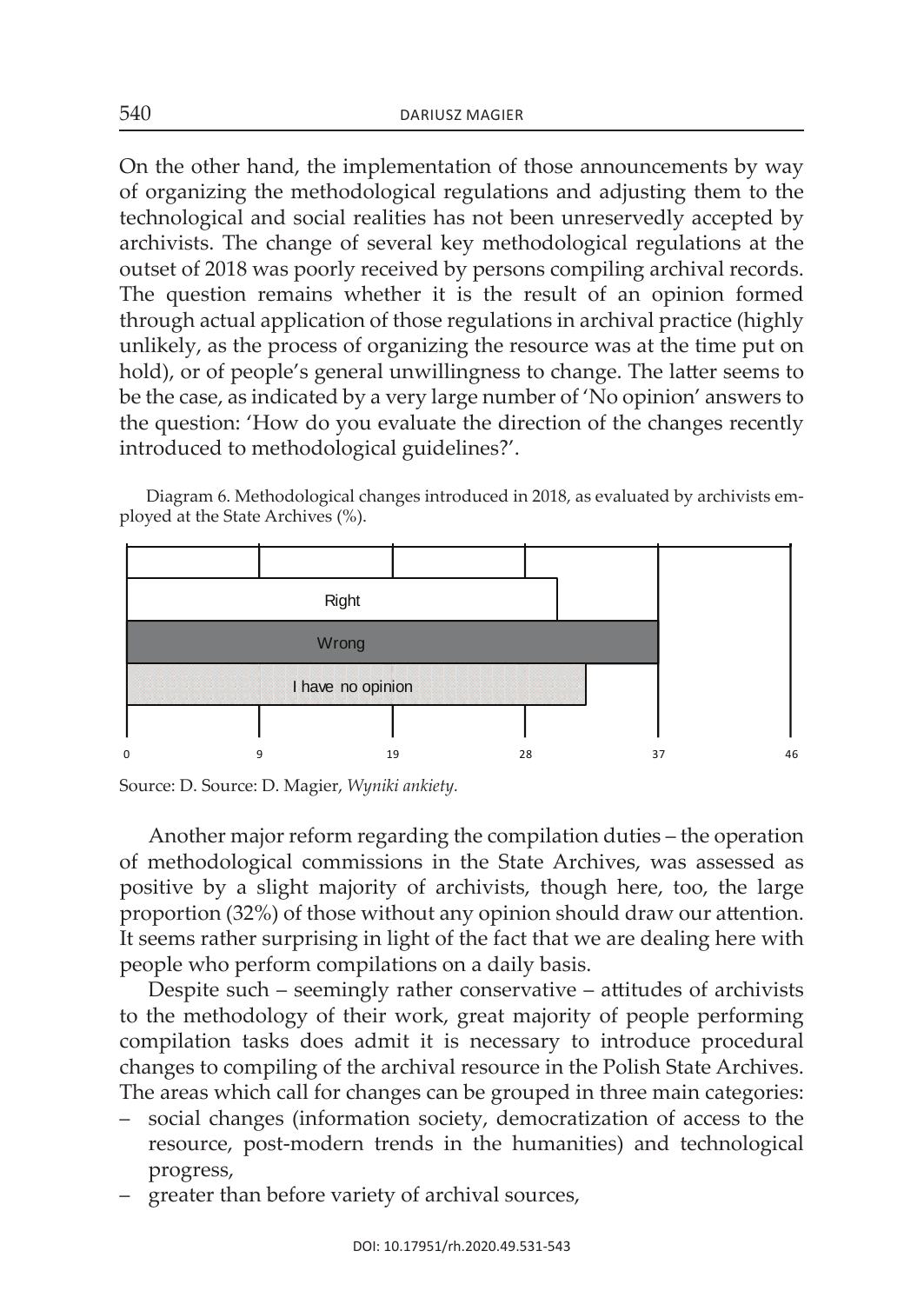Diagram 7. changes in the operation of methodological commissions, as evaluated by the archivists employed at the State Archives (%).



source: D. Magier, *Wyniki ankiety.*

– change in the understanding of basic concepts and the emergence of new ones.

among the recommendations for methodological changes, archivists list both proposals to move away from the classical model of compilation, and those for returning to it to a greater extent<sup>19</sup>.

<sup>&</sup>lt;sup>19</sup> Examples: 'Archiwum całkowicie odeszło od opracowania. Wykonujemy bezsensowną ewidencję czy retrokonwersję, z której mało kto będzie mógł skorzystać' ['the archive has entirely refrained from compilation tasks. We perform pointless inventory work and retroconversion, that hardly anyone will benefit from']; 'Lawinowe narastanie zadań powodujące przeciążenie aP-ów i zepchnięcie opracowania na dalszy plan lub wymuszające rezygnację z tego zadania' ['The skyrocketing increase in the number of tasks results in overload of the state archives and in setting the compilation aside or abandoning it entirely']; 'Wygospodarowanie czasu i etatów na to, by opracowanie odbywało się 'na bieżąco'. ilość zespołów oczekujących na opracowanie w archiwach państwowych jest zatrważająca' ['allocating time and staff to perform compiling occurred 'on an ongoing basis'. the number of fonds awaiting compilation in the state archives is frightening']; 'należy położyć nacisk na dokładne indeksowanie materiałów, dostosowując hasła indeksu do wymogów środowiska informatycznego' ['Precise indexation of records has to be emphasized, with the index entries being adjusted to the requirements of the digital environment']; 'aktywny udział użytkowników zasobu w procesie opracowania (crowdsourcing) – ewidencja jest płynna, gdyż użytkownicy nadsyłają poprawki i uzupełnienia' ['active participation of users of the source in the process of compiling (crowdsourcing) – the inventory is fluid, as users send in corrections and missing data']; 'uproszczenie opracowania, opracowanie naukowe zostawmy naukowcom' ['simplification of compilation; we should leave academic compilations to scholars']; 'Elektroniczna ewidencja może zastąpić konieczność systematyzacji zgodnie ze schematem organizacyjnym' ['electronic inventory could replace the need of systematization according to the organizational scheme']; 'Przejmowanie akt uporządkowanych z archiwów zakładowych, możliwość przeszukiwania elektronicznych baz danych, najważniejsza jest dobra ewidencja zasobu, opracowanie jest czasem sztuką dla sztuki' ['Taking over ordered documentation from company archives, the ability to search electronic databases, the most important feature is the good inventory information of the source, compilation thus becomes art for art's sake'].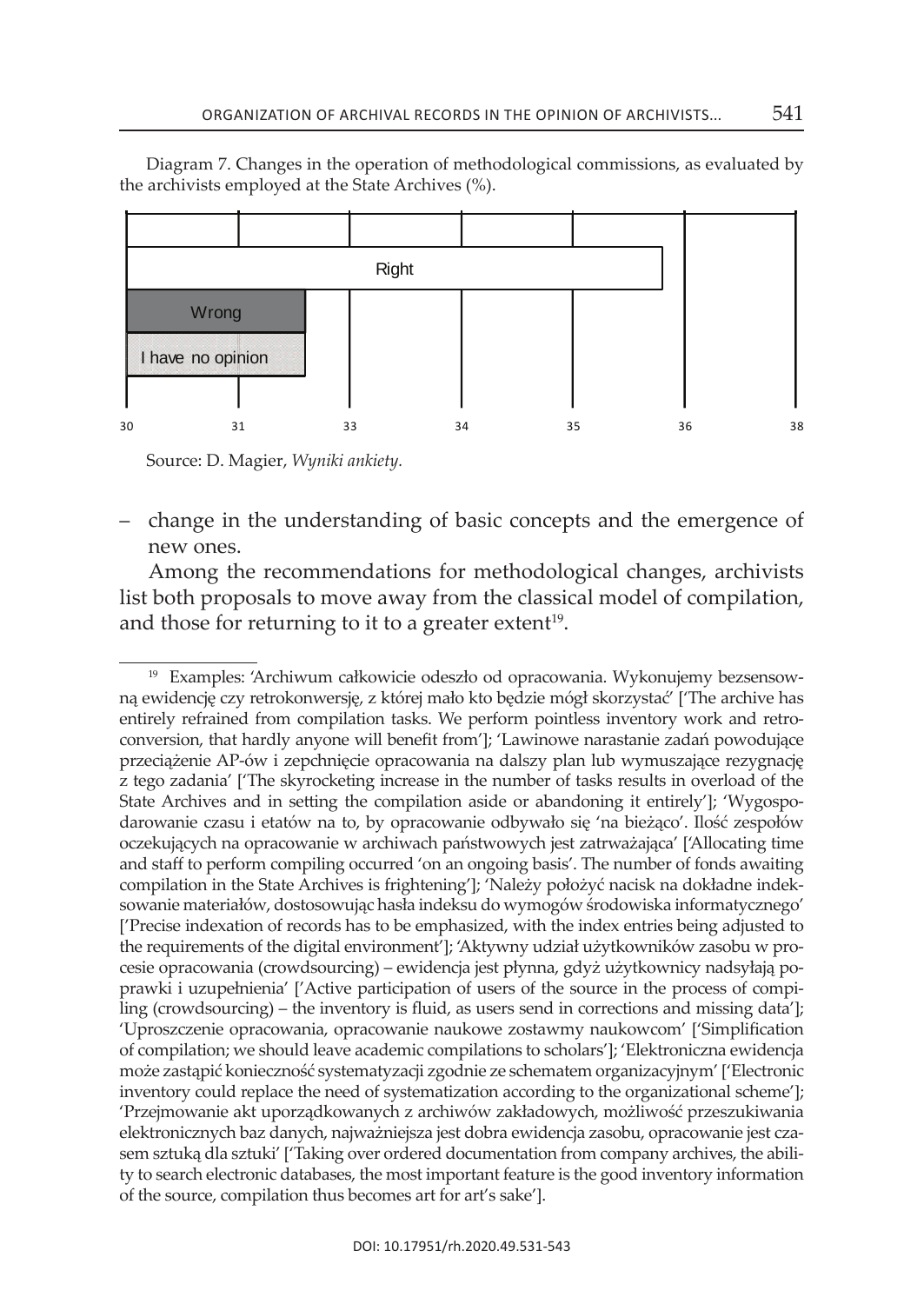Without a doubt, on completion of the special campaign, that retroconversion indubitably is, the time of compiling archival fonds will return (unless, of course, one such campaign is replaced by another – such approach seems to be the scourge of Polish State Archives). Obviously, one cannot imagine leaving behind 'the separating of archival fonds (archival sources), their organization, and providing them with archival descriptions (archival aids), as well as ordering the entire fond according to its structure' 20. however, will that mean the return to the traditional compiling, based on the heritage of the archival theory and practice in Poland, as some would like to have it, or another, more revolutionary formula, as recommended by others? Regardless of the chosen direction, it is important to be aware that even the most trailblazing solutions originating in the minds of the avant-garde of archival science will be implemented by archivists who have their own burden of experiences, their own approach to archiving, and their own skills honed over a century of Polish archival practice. it is something worth bearing in mind when putting forth new concepts and priorities for the operation of State Archives in order not to lose sight of the general objective behind their very existence.

(translated by LinGua LaB)

#### **REFERENCES**

#### **archival sources**

Kancelaria Archiwum Państwowego w Siedlcach:

Projekt założeń do projektu ustawy 'Prawo o archiwach' Naczelnej Dyrekcji Archiwów Państwowych 10.04.2018 r. (znak sprawy: Z\_ND-I-025.1.2017).

#### **Printed sources**

- *Decyzja nr 20 NDAP z 10.12.2002 r. w sprawie wprowadzenia wskazówek metodycznych dotyczących uproszczonego opracowania zasobu archiwalnego przechowywanego w archiwach państwowych*. https://www.archiwa.gov.pl/images/docs/akty\_normatywne/dec\_20\_2002. pdf [accessed on: 26 i 2019].
- *Obwieszczenie Marszałka Sejmu Rzeczypospolitej Polskiej z dnia 11 stycznia 2018 r. w sprawie ogłoszenia jednolitego tekstu ustawy o narodowym zasobie archiwalnym i archiwach*, 'Dziennik Ustaw Rzeczypospolitej Polski' 2018, no. 217.
- Sprawozdanie z działalności Naczelnego Dyrektora Archiwów Państwowych oraz archiwów państwowych w 2017 r., https://www.archiwa.gov.pl/files/SPRAWOZDA-NIE\_2017.PDF [accessed on: 26 I 2019].
- *Sprawozdanie z działalności Naczelnego Dyrektora Archiwów Państwowych oraz archiwów pań*stwowych w 2018 r., https://www.archiwa.gov.pl/files/SPRAWOZDANIE\_2018\_.pdf [accessed on: 16 i 2020].

<sup>20</sup> K. Kwiatkowska, *Metodyka opracowania zasobu archiwalnego ze szczególnym uwzględnieniem akt spraw*, toruń 2014, p. 25.